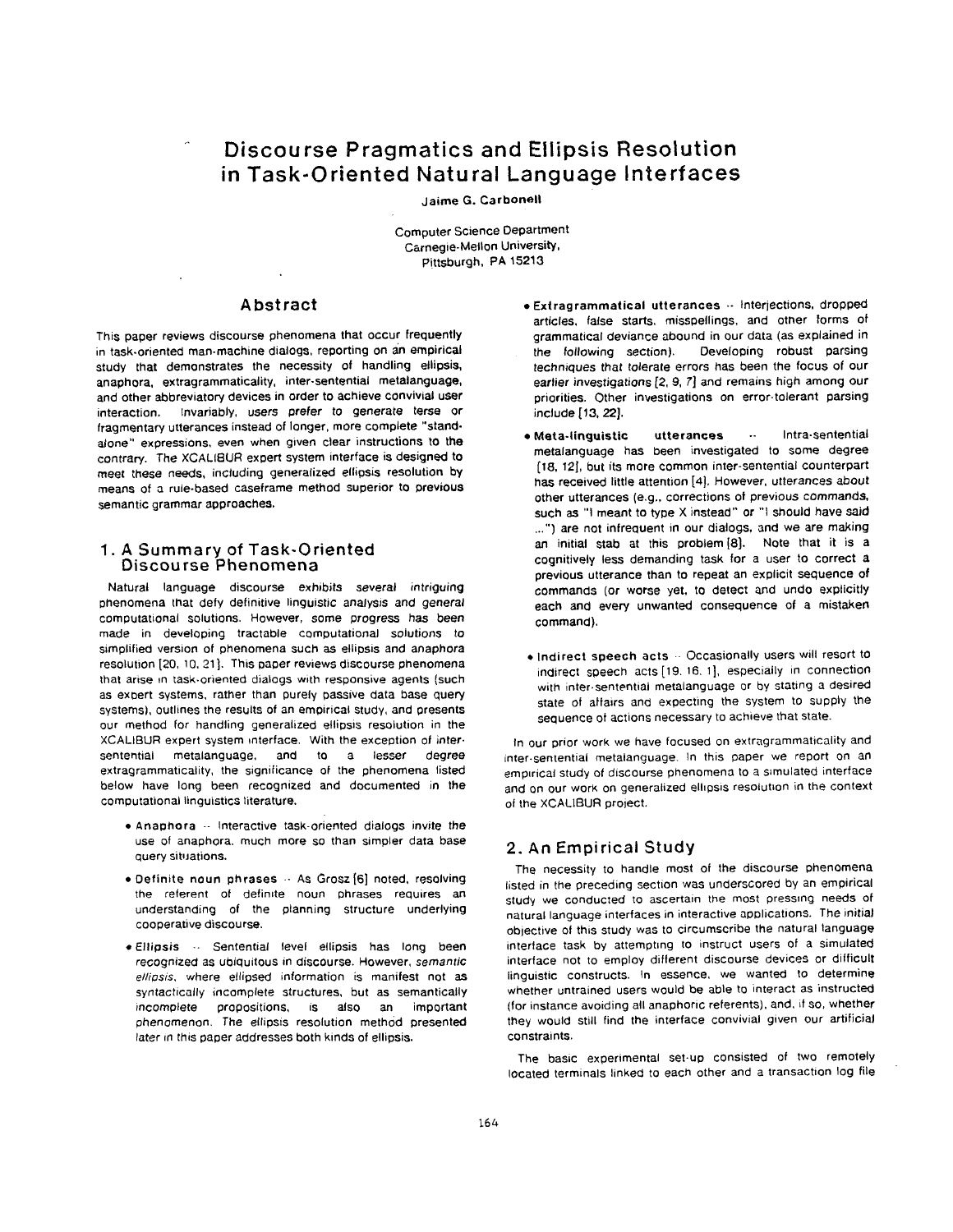that kept a record of all interactions. The user was situated at one terminal and was told he or she was communicating with a real natural language interface to an operating system (and an accompanying intelligent help system, not unlike Wilensky's Unix Consultant[23].) The experimenter at the other terminal simulated the interface and gave appropriate commands to the (real) operating system.

In different sessions, users were instructed not to use pronouns, to type only complete sentences, to avoid complex syntax, to type only direct commands or queries (e.g., no indirect speech acts or discourse-level metalinguistic utterances [4, 8]), and to stick to the topic. The only instructions that were reliably followed were sticking to the topic (always) and avoiding complex syntax (usually). All other instructions were repeatedly violated in spite of constant negative feedback -- that is, the person pretending to be the natural language program replied with a standard error message. I recorded some verbal responses as well (with users telling a secretary at the terminal what she should type), and, contrary to my expectations, these did not qualitatively differ from the typed utterances. The significant result here is that users appear incapable or unwilling to generate lengthy commands, queries or statements when they can employ a linguistic device to state the same proposition in a more terse manner. To restate the principle more succinctly:

Terseness principle: *users insist on being as terse as possible, independent Of communication media or* 

*typing ability. 1* 

Given these results, we concluded that it was more appropriate to focus our investigations on handling abbreviatory discourse devices, rather than to address the issue of expanding our syntactic coverage to handle verbose complex structures seldom observed in our experience. In this manner, the objectives of the XCALIBUR project differ from those of most current investigations.

# **3. A** Sketch of the ×CALIBUR interface

This section outlines the XCALIBUR project, whose objective is to provide flexible natural language access (comprehension and generation) to the XSEL expert system [15]. XSEL, the Digital Equipment Corporation's automated salesman's assistant, advises on selection of appropriate VAX components and produces a sales order for automatic configuration by the R1 system [14]. Part of the XSEL task is to provide the user with information about DEC components, hence subsuming the database query task. However, unlike a pure data base query system, an expert system interface must also interpret commands, understand assertions of new information, and carry out taskoriented dialogs (such as those discussed by Grosz[6]). XCALIBUR, in particular, deals with commands to modify an order, as well as information requests pertaining to its present task or its data base of VAX component parts. In the near future it should process clarificational dialogs when the underlying expert system (i.e. XSEL) requires additional information or advice, as illustrated in the sample dialog below:

*>What is the largest 11780 fixed disk under \$40,000?* 

The rp07-aa is a 516 M8 fixed pack disk that costs \$38,000.

*>The largest under \$50,000?* 

The rp07-aa.

*>Add two rpO7-aa disks to my order.* 

Line item 1 added: (2 ro07-aa)

*>Add a printer with graphics capatJility* 

fixed or changeable font?

*>fixed tont* 

lines per minute?

*>make it at least 200, upper/lowercase.* 

Ok. Line item 2 added: (1 Ixyt 1-sy)

*>Tell me about the Ixyl 1* 

The lxy11 is a 240 I/m line printer with plotting capabilities.

With the exception of the system-driven clarification interchange, which is beyond XCALIBUR's presently implemented capabilities, the rest of the dialog, including the natural language generation, is indicative of the present state Of our system. The major contributions of XCALIBUR thus far is perhaps the integratlon of diverse techmques into a working system, including the DYPAR.II multi-strategy parser. expectatnon.based error correction, case.frame ellipsis



Figure 3-1: Overview of XCALIBUR

resolution and focused natural language generation. Figure 3.1 provides a simplified view of the major modules of XCALIBUR, and the reader is referred to [3] for further elaboration.

3.1. The Role of the Information Handler

When XSEL is ready to accept input, the information handler is

llndicative as these empirical studies are of where one must **focus one's**  efforts in developing convivial interfaces, they were not performed with adequate control groups or statistical rigor. Therefore. there is ample room to confirm. refute or expand upon the details of our empirical findings. However, the surprisingly strong form in which Grice's maxim [5] manifests itself in taskonented human computer dialogs seems qualitatively irrefutable.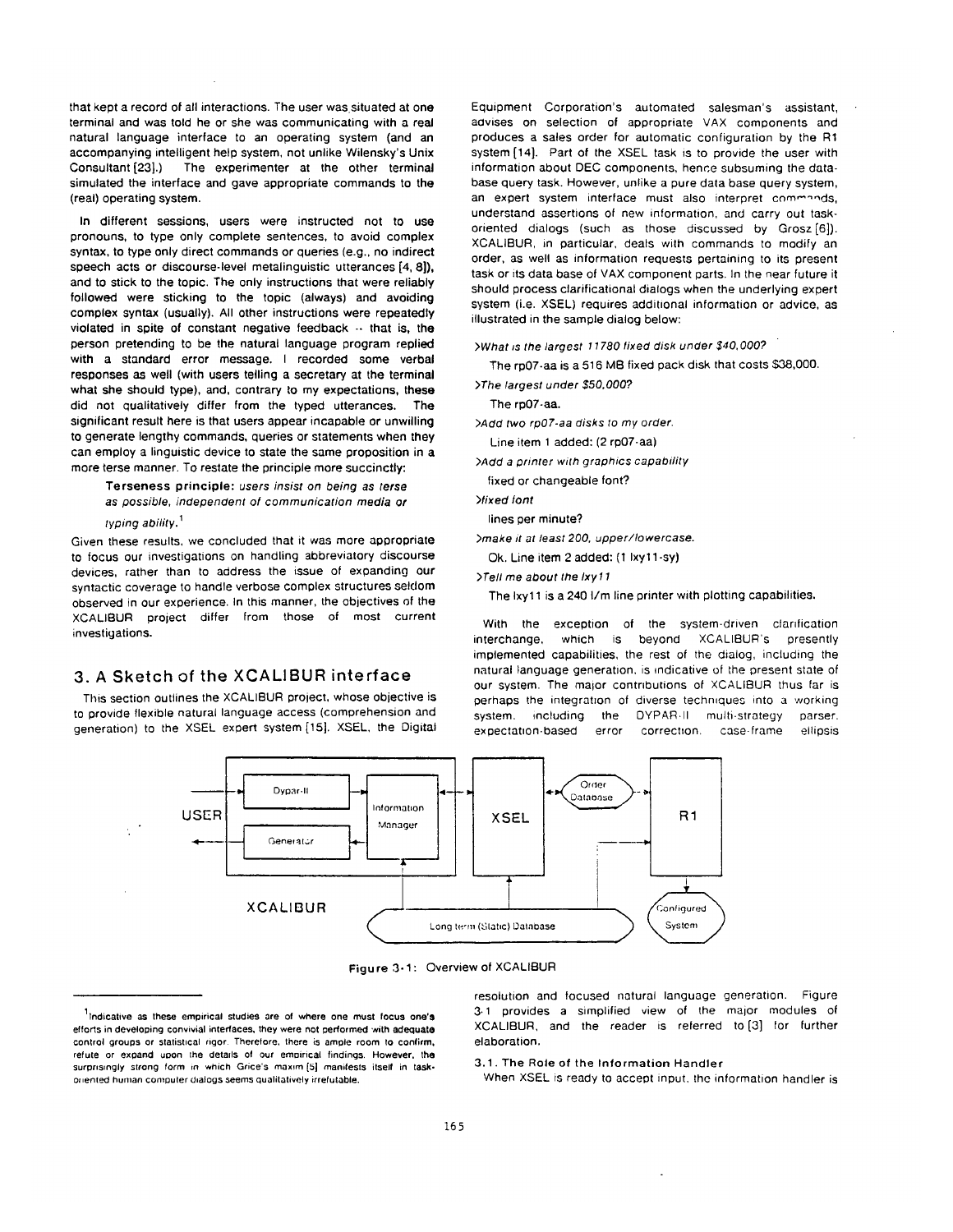passed a message indicating the case frame or class of case frames expected as a response. For our example, assume that a command or query is expected, the parser is notified, and the user enters

*>What is the price of the 2/argest dual port fixed media disks?* 

```
The parser returns; 
[QUERY (OBJECT (SELECT (disk 
                           (ports (VALUE (2))) 
                           (disk-pack-type (VALUE (fixed))) 
                (OPERATION (SORT 
                              (TYPE ('descending)) 
                              (ATTR (size)) 
                              (NUMBER (2))) 
                (PROJECT (price))) 
       (INFO-SOURCE ('default)) ]
```
Rather than delving into the details of the representation or the manner in which it is transformed prior to generating an internal command to XSEL, consider some of the functions of the information handler:

- Defaults must be instantiated. In the example, the query does not explicitly name an INFO.SOURCE, which could be the component database, the current set of line.items, or a set of disks brought into focus by the preceding dialog.
- Ambiguous fillers or attribute names must be resolved. For example, in most contexts. "300 MB disk" means a disk with "greater than or equal to 300 MB", rather than strictly "equal to 300 MB", A "large" disk refers to ample memory capacity in the context of a functional component specification, but to large physical dimensions during site planning, Presently, a small amount of local pragmatic knowledge suffices for the analysis, but. in the general case. closer integration with XSEL may be required.
- Generalized ellipsis resolution, as presented below, occurs within the information handler.

As the reader may note, the present *raison d'etre* of the information manager is to act as a repository of task and dialog knowledge providing information that the user did not feel necessary to convey explicitly. Additionally. the information handler routes the parsed command or query to the appropriate knowledge source, be it an external static data base, an expert system, or a dynamically constructed data structure (such as the current VAX order). Our plans call for incorporating a model of the user's task and knowledge state that should provide useful information to both parser and generator. At first, we intend to focus on stereotypical users such as a salesperson, a system engineer and a customer, who would have rather different domain knowledge, perhaps different vocabulary, and certainly different sets of tasks in mind. Eventually, refinements and updates to a default user model should be inferred from an analysis of the current dialog [17].

# **4.** Generalized Caseframe Ellipsis

The XCALIBUR system handles ellipsis at the case-frame level. Its coverage appears to be a superset of the LIFER/LADDER system [10, 11 ] and the PLANES ellipsis module [21 ]. Although it handles most of the ellipsed utterances we encountered, it is not meant to be a general linguistic solution to the ellipsis phenomenon.

#### 4.1. Examples

The following examples are illustrative of the kind of sentence fragments the current case-frame method handles. For brevity, assume that each sentence fragment occurs immediately following the initial query below.

INITIAL QUERY: "What is the price of the three largest

single port fixed media disks?"

"Speed?"

"Two smallest?."

"How about the price of the two smallest?"

"also the smallest with dual ports"

"Speed with two ports?"

"Disk with two ports."

In the representatwe examples above, punctuation is of no help, and pure syntax is of very limited utility. For instance, the last three phrases are syntactically similar (indeed, the last two are indistinguishable), but each requires that a different substitution be made on the preceding query. All three substitute the number of ports in the original SELECT field, but the first substitutes "ascending" for "descending" in the OPERATION field, the second substitutes "speed" for "price" in the PROJECT field, and the third merely repeats the case header of the SELECT field.

#### 4.2. The Ellipsis Resolution Method

Ellipsis is resolved differently in the presence or absence of strong discourse expectations. In the former case, the discourse expectation rules are tested first, and, if they fail to resolve the sentence fragment, the contextual substitution rules are tried. If there are no strong discourse expectations, the contextual substitution rules are invoked directly.

#### **Exemplary discourse expectation rule:**

| IF: The system generated a query for confirmation or |
|------------------------------------------------------|
| disconfirmation of a proposed value of a filler      |
| of a case in a case frame in focus,                  |
| THEN: EXPECT one or more of the following:           |

- 1) A confirmation or disconfirmation pattern.
	- 7) A different but semantically permissible f,iller of the case frame in questlon (optlonally naming the attribute or providing the case marker)
	- 3) A comparatlve or evaluative pattern.
	- 4) A query for possible fillers or constraints on possible fillers of the case In question. [If this expectatlon is confirmeo, a sup-dialog is entered, where previously focused entities remain in focus. ]

The following dialog fragment, presented without further commentary, illustrates how these expectations come into play in a focused dialog:

*>Add a line printer with graphics capabilities.* 

Is 150 lines per minute acceptable?

| >No. 320 is better                        | Expectations 1, 2 & 3 |
|-------------------------------------------|-----------------------|
| (or) other options for the speed?         | Expectation 4         |
| ( <b>or)</b> Too slow, try 300 or laster. | Expectations 2 & 3    |

The utterance "try 300 or faster" is syntactically a complete sentence, but semantically it is just as fragmentary as the previous utterances. The strong discourse expectations, however, suggest that it be processed in the same manner as syntactically incomplete utterances, since it satisfies the expectations of the interactive task The terseness principle operates at all levels: syntactic, semantic and pragmatic.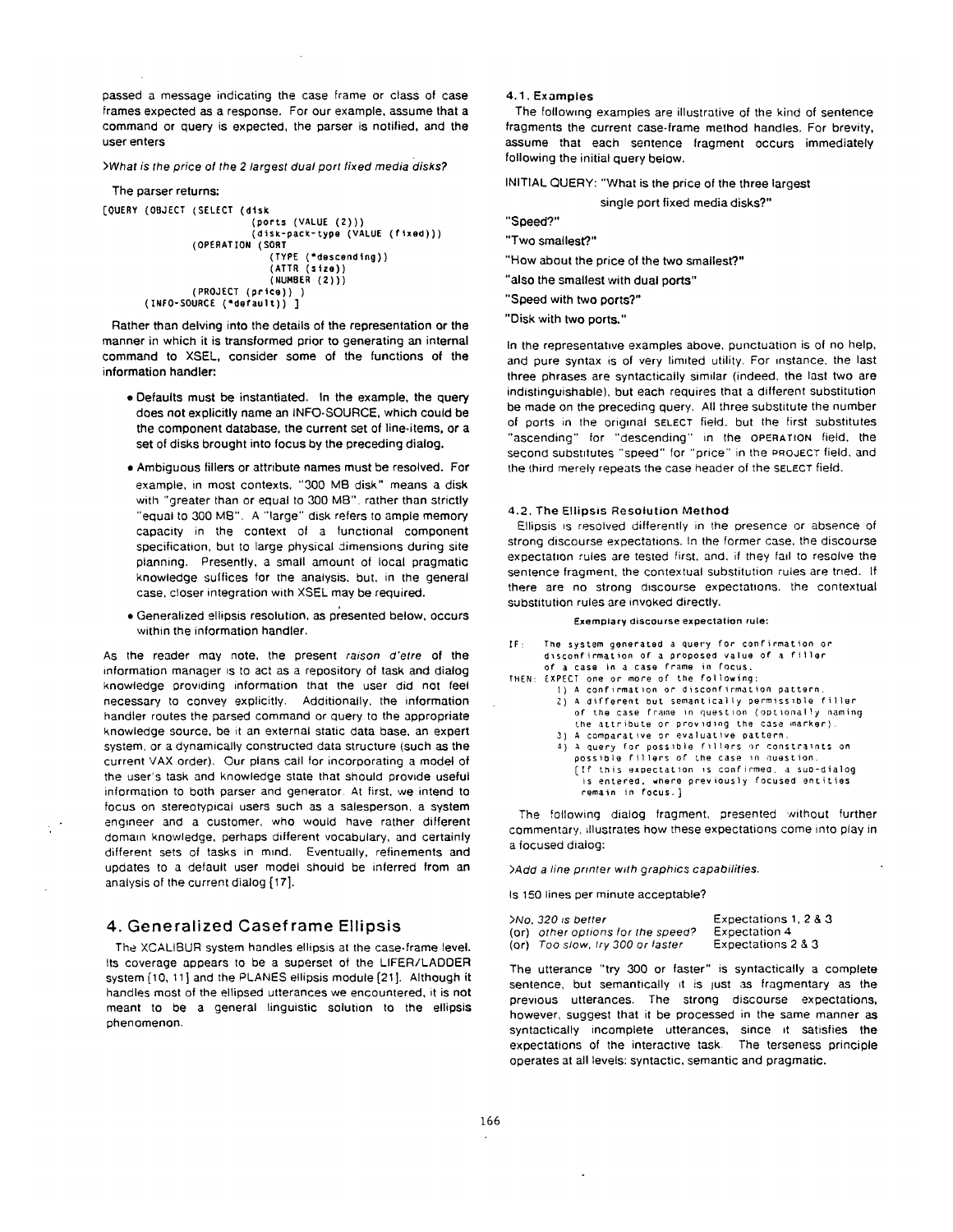The contextual substitution rules exploit the semantic representation of queries and commands discussed in the previous section. The scope of these rules, however, is limited to the last user interaction of appropriate type in the dialog focus, as illustrated in the following example:

**Contextual Substitution Rule 1:** 

- IF: An attribute name (or conjoined list of attribute **names) is present without any corresponding** filter **or case header, and the attribute is a semantically permissible descriptor** of tile **case frame In the**  SELECT field or the last query in focus,
- **THEN: Substitute the new attribute name tot the old** tiller of' the PROJECT field of **the last** query.

For example, this rule resolves the ellipsis in the following utterances:

*>What is the size of the 3/argest sing/e port fixed media disks? >And the price and speed?* 

**Contextual Substitution** Rule 2:

IF: No sentential case frames are recognized in the **inpuL, and** part of **the Input can be recognized as an**  attribute &rtller (or just a riller) of a case In **the** SELECT field or a command or query tn Focus, THEN: Substitute t.he new filler for **the old in the same**  field of the old command or query.

This rule resolves the following kind of ellipsis:

#### *>What is the size of the 3 largest single port fixed media disks? >disks with* two *ports?*

Note that it is impossible to resolve this kind of ellipsis in a general manner if the previous query is stored verbatim or as a a semantic-grammar parse tree. "Disks with two ports" would at best correspond to some <disk-descriptor> non-terminal, and hence, according to the LIFER algorithm [10, 11], would replace the entire phrase "single port fixed media disks" that corresponded to <disk-descriptor> in the parse of the original query. However, an informal poll of potential users suggests that the preferred interpretation of the ellipsis retains the MEDIA specifier of the original query. The ellipsis resolution process, therefore, requires a finer grain substation method than simply inserting the highest level non-terminals in the in the ellipsed input in place of the matching non-terminals in the parse tree of the previous utterance.

Taking advantage of the fact that a case frame analysis of a sentence or object description captures the meaningful semantic relations among its constituents in a canonical manner, a partially instantiated nominal case frame can be merged with the previous case frame as follows:

- = Substitute any cases instantiated in the original query that the ellipsis specifically overrides. For instance "with two ports" overrides "single port" in our example, as both entail different values of the same case descriptor, regardless of their different syntactic roles. ("Single port" in the original query is an adjectival construction, whereas "with two ports" is a post-nominal modifier in the ellipsed fragment.)
- Retain any cases in the original parse that are not explicitly contradicted by new information in the ellipsed fragment. For instance, "fixed media" is retained as part of the disk description, as are all the sentential-level cases in the original query, SUCh as the quantity specifier and the projection attribute of the query ("size").

• Add cases of a case frame in the query that are not instantiated therein, but are specified in the ellipsed fragment. For instance, the "fixed head" descriptor is added as the media case of the disk nominal case frame in resolving the etlipsed fragment in the following example:

#### *>Which disks are configurable on a VAX 11.7807 >Any conligurable fixed head disks?*

• In the event that a new case frame is mentioned in the ellipsed fragment, wholesale substitution occurs, much like in the semantic grammar approach. For instance, if after the last example one were to ask "How about tape drives?", the substitution would replace "fixed head disks" with "tape drives", rather than replacing only "disks" and producing the phrase "fixed head tape drives", which is meaningless in the current domain. In these instances the semantic relations captured in a case frame representation and not in a semantic grammar parse tree prove immaterial.

The key to case-frame ellipsis resolution is matching corresponding cases, rather than surface strings, syntactic structures, or non-canonical representations. It is true that in order to instantiate correctly a sentential or nominal case frame in the parsing process requires semantic knowledge, some of which can be rather domain specific. But, once the parse is attained, the resulting canonical representation, encoding appropriate semantic relations, can and should be exploited to provide the system with additional functionality such as the present ellipsis resolution method.

The major problem with semantic grammars is that they convolve syntax with semantics in a manner that requires multiple representations for the same semantic entity. For instance, the ordering of marked cases in the input does not reflect any difference in meaning (although one could argue that surface ordering may reflect differential emphasis and other pragmatic considerations). A pure semantic grammar must employ different rules to recognize each and every admissible case sequence. Hence, the resultant parse trees differ, and the knowledge that surface positioning of unmarked cases is meaningful, but positioning of maked ones is not, must be contained within the ellipsis resolution process, a very unnatural repository for such basic information. Moreover, in order to attain a measure of the functionality described above for case-frames, ellipsis resolution in semantic grammar parse trees must somehow merge adjectival and post nominal forms (corresponding to different non-terminals and different relative positions in the parse trees) so that ellipsed structures such as "a disk with 1 port" can replace the the "dual-port" part of the phrase "...dual-port fixed-media disk ..." in an earlier utterance. One way to achieve this effect is to collect together specific nonterminals that can substitute for each other in certain contexts, in essence grouping non-canonical representations into semantic equivalence classes. However, this process would require hand-crafting large associative tables or similar data structures, a high price to pay for each domain-specific semantic grammar. Hence, in order to achive robust ellipsis resolution all proverbial roads lead to recursive case constructions encoding domain semantics and canonical structure for multiple surface manifestations.

Finally, consider one more rule that provides additional context in situations where the ellipsis is of a purely semantic nature, such **as:**